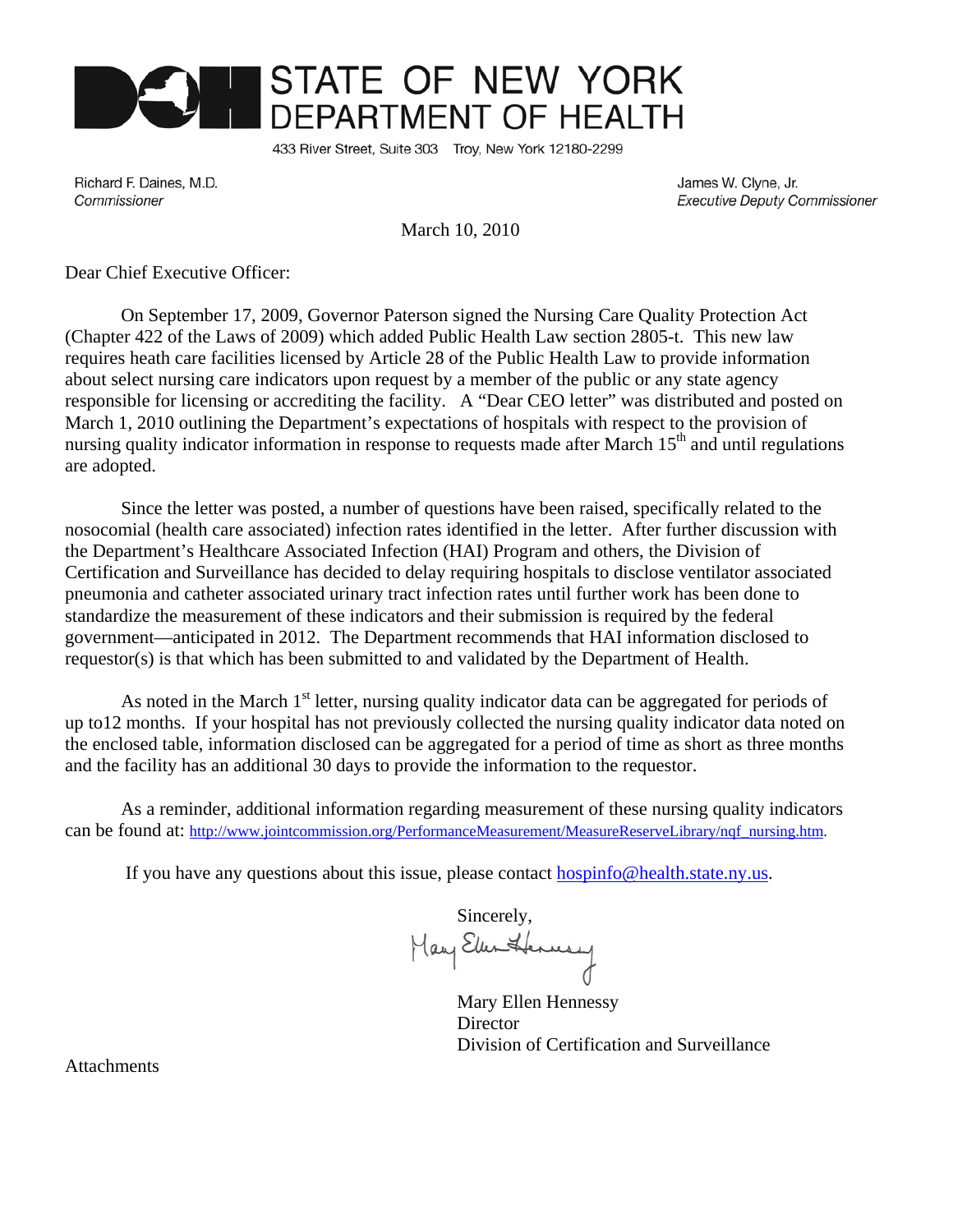## **Nursing Quality Indicator Measurement Matrix and Definitions for Hospitals**

|                  | Indicator                                                                             | Numerator                                                                                                                                                                                                                                           | Denominator                                                           | Details                                                                                                                                                |
|------------------|---------------------------------------------------------------------------------------|-----------------------------------------------------------------------------------------------------------------------------------------------------------------------------------------------------------------------------------------------------|-----------------------------------------------------------------------|--------------------------------------------------------------------------------------------------------------------------------------------------------|
| 1.               | Falls with injury rate                                                                | Number of Falls with<br>an injury level of<br>minor or greater<br>severity                                                                                                                                                                          | Patient days                                                          | Incidence rate multiplied by<br>1000 per inpatient unit, per<br>day, per facility aggregated<br>for a period of time of not<br>greater than 12 months. |
| 2.               | Nosocomial pressure<br>ulcer stage 2 or above<br>rate                                 | Number of patients<br>with facility acquired<br>$pressure$ ulcer $(s)$<br>stage 2 or above                                                                                                                                                          | Number of patients<br>assessed                                        | Prevalence rate multiplied by<br>1000 per inpatient unit, per<br>day, per facility aggregated<br>as above                                              |
| 3.               | Central line associated<br>blood stream infection<br>in ICU patients<br>(CLABSI) rate | Number of CLABSI<br>(as defined by CDC)                                                                                                                                                                                                             | Number of central<br>line days                                        | Incidence rate multiplied by<br>1000 per ICU type, per day,<br>per facility aggregated as<br>above                                                     |
| $\overline{4}$ . | Number of Nursing<br>Staff                                                            | Number of RNs,<br>number of LPNs and<br>number of UAP<br>providing direct<br>nursing care                                                                                                                                                           | None                                                                  | Number per inpatient unit,<br>per day, per facility<br>aggregated as above                                                                             |
| 5.               | Percent of Nursing<br><b>Staff</b>                                                    | Number of RNs,<br>LPNs and UAP<br>providing direct<br>nursing care                                                                                                                                                                                  | Total number of<br>RNs, LPNs, UAP<br>providing direct<br>nursing care | Percent per inpatient unit, per<br>day, per facility aggregated<br>as above                                                                            |
| 6.               | Nursing hours per<br>patient day<br>(NHPPD)                                           | 1. Hours worked by<br>RN staff with direct<br>patient care<br>responsibilities for ><br>50% of their shift<br>2. Hours worked by<br>nursing staff (RN,<br>LPN, and UAP) with<br>direct patient care<br>responsibilities for ><br>50% of their shift | Patient days<br>multiplied by 1000                                    | RN hours per patient day and<br>combined RN/LPN/UAP<br>hours per patient day per<br>inpatient unit, per day, per<br>facility aggregated as above       |
| 7.               | Nurse : Patient Ratio                                                                 | 24                                                                                                                                                                                                                                                  | RN hours per<br>patient day                                           | Ratio per inpatient unit, per<br>day, per facility aggregated<br>as above                                                                              |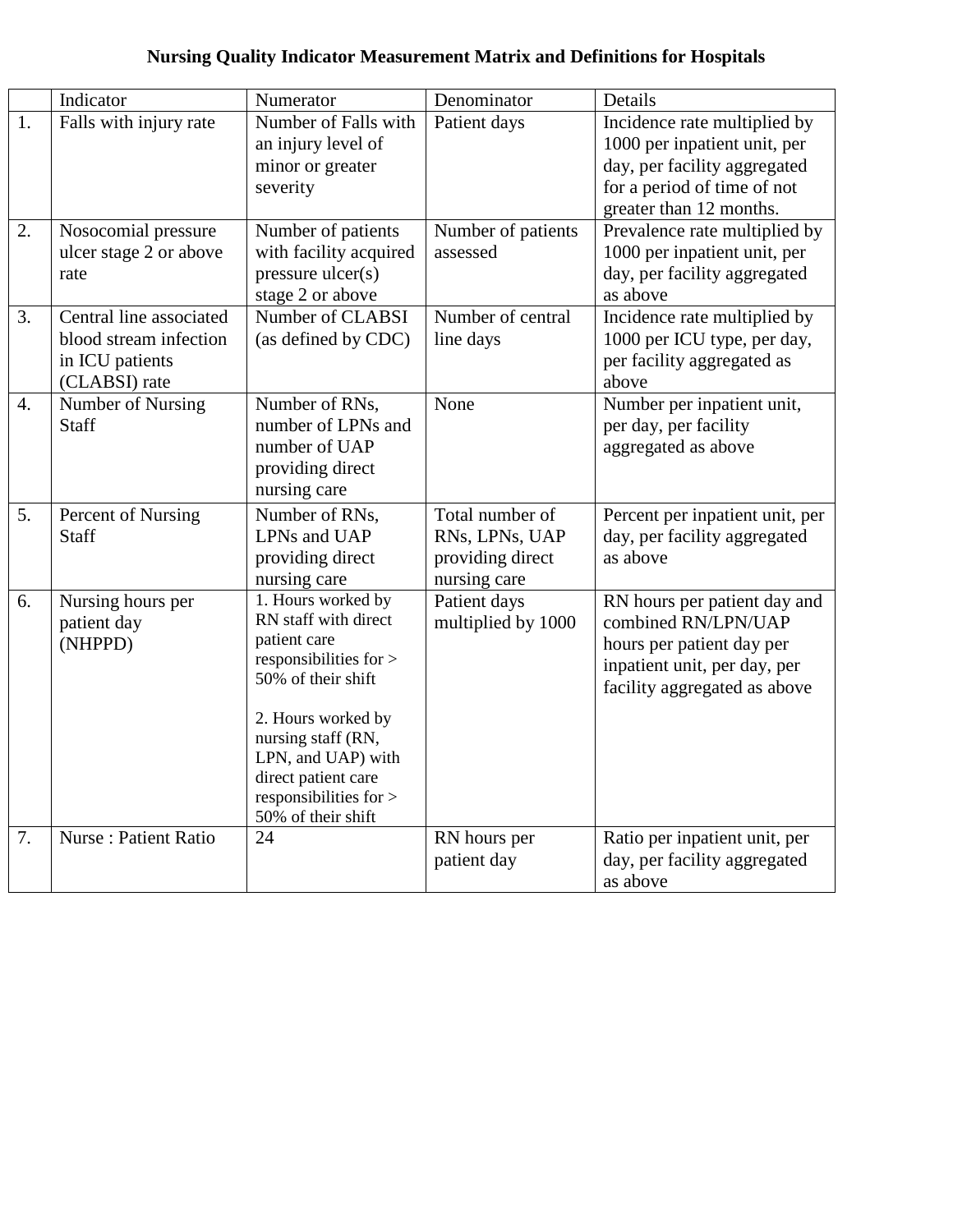### **Eligible Unit Type Table**

# **An "X" is noted in the column beneath the indicator when it applies to the unit listed.**

| <b>Population &amp; Unit Type</b><br><b>Categories</b>        | Patient Falls with<br>Injury | Nosocomial Pressure<br>Ulcer | <b>CLABSI/ULABSI</b> | Number of Nursing<br><b>Staff</b> | Percent of Nursing<br><b>Staff</b> | Nursing hours per<br>patient day | Nurse: Patient Ratio    | <b>Survey Findings</b><br>Complaints and |
|---------------------------------------------------------------|------------------------------|------------------------------|----------------------|-----------------------------------|------------------------------------|----------------------------------|-------------------------|------------------------------------------|
| <b>Neonatal In-Patient</b><br>Level III/IV Critical Care      |                              |                              | X                    | $\mathbf X$                       | $\mathbf X$                        | X                                | $\overline{X}$          | $\mathbf X$                              |
| Level II Intermediate                                         |                              |                              |                      | $\boldsymbol{\mathrm{X}}$         | $\boldsymbol{\mathrm{X}}$          | $\boldsymbol{\mathrm{X}}$        | $\mathbf X$             | $\mathbf X$                              |
| Level I Continuing Care                                       |                              |                              |                      | $\mathbf X$                       | X                                  | $\boldsymbol{X}$                 | $\mathbf X$             | $\mathbf X$                              |
| <b>Well Baby Nursery</b>                                      |                              |                              |                      | $\boldsymbol{\mathrm{X}}$         | $\boldsymbol{\mathrm{X}}$          |                                  |                         | $\mathbf X$                              |
| Mixed Acuity                                                  |                              |                              |                      | $\mathbf X$                       | $\mathbf X$                        |                                  |                         | $\overline{X}$                           |
| <b>Pediatric In-Patient</b><br><b>Critical Care-Pediatric</b> |                              | X                            | X                    | $\mathbf X$                       | $\mathbf X$                        | X                                | $\mathbf X$             | $\boldsymbol{\mathrm{X}}$                |
| <b>Step Down</b>                                              |                              | $\mathbf X$                  |                      | $\mathbf X$                       | $\mathbf X$                        | $\boldsymbol{X}$                 | $\mathbf X$             | $\mathbf X$                              |
| Medical                                                       |                              | X                            |                      | $\overline{X}$                    | $\mathbf X$                        | $\boldsymbol{\mathrm{X}}$        | $\overline{\mathbf{X}}$ | $\overline{X}$                           |
| Surgical                                                      |                              | X                            |                      | X                                 | $\mathbf X$                        | X                                | $\mathbf X$             | X                                        |
| Med-Surg Combined                                             |                              | X                            |                      | $\mathbf X$                       | X                                  | X                                | $\mathbf X$             | $\mathbf X$                              |
| Mixed Acuity                                                  |                              | X                            |                      | $\mathbf X$                       | $\boldsymbol{\mathrm{X}}$          |                                  |                         | $\overline{\text{X}}$                    |
| <b>Adult In-Patient</b><br><b>Critical Care-Adult</b>         | $\mathbf X$                  | $\mathbf X$                  | $\boldsymbol{X}$     | X                                 | X                                  | X                                | X                       | $\mathbf X$                              |
| <b>Step Down</b>                                              | $\mathbf X$                  | $\mathbf X$                  |                      | $\mathbf X$                       | X                                  | $\boldsymbol{\mathrm{X}}$        | $\mathbf X$             | $\boldsymbol{X}$                         |
| Medical                                                       | X                            | X                            |                      | X                                 | X                                  | X                                | $\boldsymbol{X}$        | $\mathbf X$                              |
| Surgical                                                      | X                            | $\boldsymbol{X}$             |                      | X                                 | $\mathbf X$                        | $\mathbf X$                      | $\mathbf X$             | $\mathbf X$                              |
| Med-Surg Combined                                             | $\boldsymbol{\mathrm{X}}$    | X                            |                      | $\mathbf X$                       | $\boldsymbol{\mathrm{X}}$          | X                                | $\mathbf X$             | $\mathbf X$                              |
| Obstetrics                                                    |                              |                              |                      | X                                 | X                                  |                                  |                         | $\mathbf X$                              |
| <b>Skilled Nursing Unit</b>                                   |                              |                              |                      | $\mathbf X$                       | $\mathbf X$                        |                                  |                         | $\mathbf X$                              |
| <b>Mixed Acuity</b>                                           |                              |                              |                      | X                                 | X                                  |                                  |                         | $\mathbf X$                              |
| <b>Critical Access Unit</b>                                   | X                            | X                            |                      | $\boldsymbol{\mathrm{X}}$         | X                                  | X                                | X                       | $\mathbf X$                              |
| Psychiatric<br>Adult                                          |                              |                              |                      | $\boldsymbol{\mathrm{X}}$         | X                                  | $\mathbf X$                      | $\mathbf X$             | $\mathbf X$                              |
| Adolescent                                                    |                              |                              |                      | $\boldsymbol{\mathrm{X}}$         | X                                  | X                                |                         | $\mathbf X$                              |
| Child/Adolescent                                              |                              |                              |                      | $\mathbf X$                       | X                                  | $\mathbf X$                      |                         | $\mathbf X$                              |
| Child                                                         |                              |                              |                      | X                                 | X                                  | X                                |                         | $\mathbf X$                              |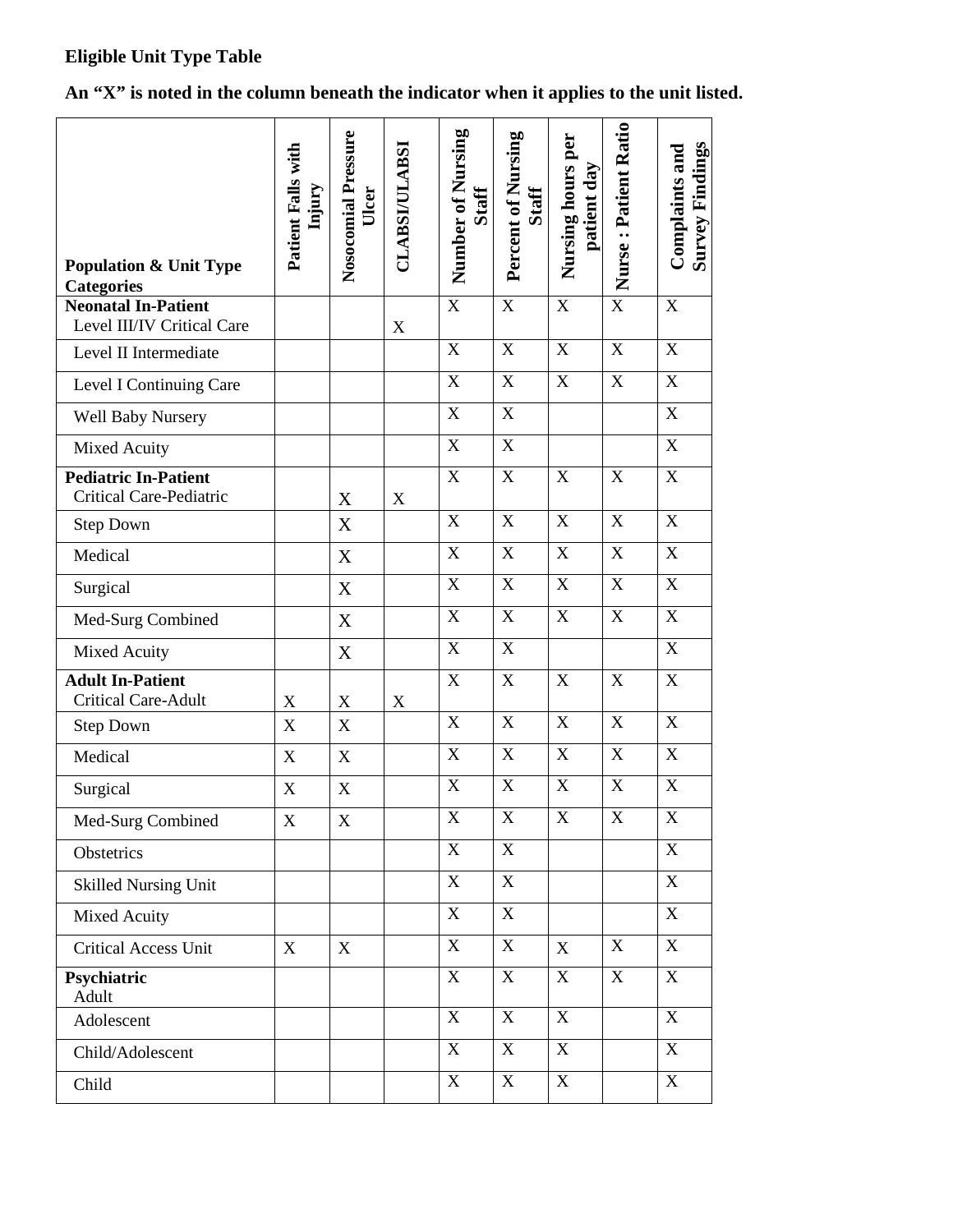| <b>Population &amp; Unit Type</b><br><b>Categories</b> | Patient Falls with<br>Injury | Nosocomial Pressure<br>Ulcer | <b>CLABSI/ULABSI</b> | Number of Nursing<br><b>Staff</b> | Percent of Nursing<br>Staff | Nursing hours per<br>patient day | Nurse: Patient Ratio | <b>Survey Findings</b><br>Complaints and |
|--------------------------------------------------------|------------------------------|------------------------------|----------------------|-----------------------------------|-----------------------------|----------------------------------|----------------------|------------------------------------------|
| Geropsych                                              |                              |                              |                      | X                                 | X                           | $\mathbf X$                      |                      | X                                        |
| <b>Behavioral Health</b>                               |                              |                              |                      | X                                 | X                           | $\overline{X}$                   | $\mathbf X$          | $\overline{X}$                           |
| Specialty                                              |                              |                              |                      | X                                 | X                           | X                                | X                    | X                                        |
| Multiple Unit Types                                    |                              |                              |                      | $\mathbf X$                       | $\boldsymbol{X}$            | X                                | $\mathbf X$          | $\mathbf X$                              |
| Other Psychiatric Unit                                 |                              |                              |                      | X                                 | X                           |                                  |                      | X                                        |
| <b>Rehab In-Patient</b><br>Adult                       | X                            | X                            |                      | $\boldsymbol{X}$                  | $\boldsymbol{X}$            | X                                | $\mathbf X$          | $\boldsymbol{X}$                         |
| Pediatric                                              |                              |                              |                      | X                                 | X                           |                                  |                      | $\boldsymbol{X}$                         |
| Mixed Acuity                                           |                              |                              |                      | X                                 | $\mathbf X$                 |                                  |                      | $\mathbf X$                              |
| Other<br><b>Ambulatory Care</b>                        |                              |                              |                      | X                                 | X                           |                                  |                      | $\boldsymbol{X}$                         |
| <b>Emergency Dept</b>                                  |                              |                              |                      | X                                 | X                           |                                  |                      | X                                        |
| <b>Interventional Unit</b>                             |                              |                              |                      | X                                 | X                           |                                  |                      | $\mathbf X$                              |
| Peri-operative                                         |                              |                              |                      | $\mathbf X$                       | $\mathbf X$                 |                                  |                      | $\mathbf X$                              |
| Other Unit                                             |                              |                              |                      | X                                 | X                           |                                  |                      | X                                        |

**Unit designations** include the following type of inpatient units:

#### **Critical Care:**

Highest level of care; includes all types of intensive care units.

Optional specialty designations include: Burn, Cardiothoracic, Coronary Care, Medical, Neurology, Pulmonary, Surgical and Trauma ICU.

#### **Step-Down:**

Units that provide care for adult patients requiring a lower level of care than critical care units and higher level of care than provided on medical-surgical units. Examples include progressive care or intermediate care units. Telemetry is not an indicator of acuity level. Optional specialty designations include: Med-Surg, Medical or Surgical Step-Down units.

#### **Medical**

Units that care for adult patients admitted to medical services, such as internal medicine, family practice, or cardiology. Optional specialty designations include: BMT, Cardiac, GI, Infectious Disease, Neurology, Oncology, Renal or Respiratory Medical units.

#### **Surgical**

Units that care for adult patients admitted to surgical services, such as general surgery, neurosurgery, or orthopedics.